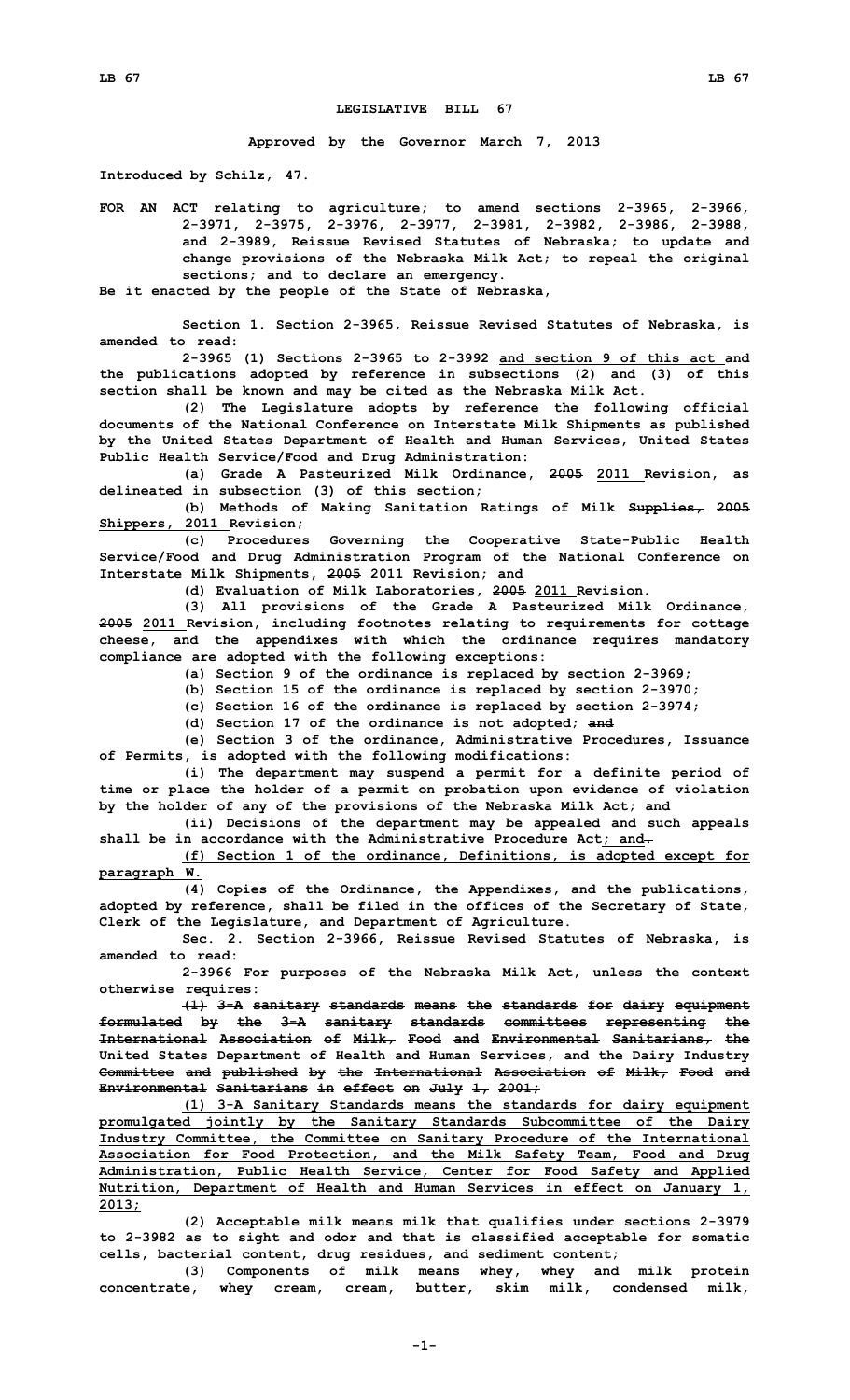**ultra-filtered milk, milk powder, dairy blends that are at least fifty-one percent dairy components, and any similar milk by-product; byproduct;**

**(4) C-I-P or cleaned-in-place means the procedure by which sanitary pipelines or pieces of dairy equipment are mechanically cleaned in place by circulation;**

**(5) Dairy products means products allowed to be made from milk for manufacturing purposes and not required to be of Grade A quality;**

**(6) Department means the Department of Agriculture;**

**(7) Director means the Director of Agriculture or his or her duly authorized agent or designee;**

**(8) Field representative means an individual qualified and trained in the sanitary methods of production and handling of milk as set forth in the Nebraska Milk Act and who is generally employed by <sup>a</sup> processing or manufacturing milk plant or cooperative for the purpose of quality control work;**

**(9) First purchaser means <sup>a</sup> person who purchases raw milk directly from the farm for processing or for resale to <sup>a</sup> processor, who purchases milk products or components of milk for processing or resale to <sup>a</sup> processor, or who utilizes milk from the first purchaser's own farm for the manufacturing of milk products or dairy products;**

**(10) Grade A Pasteurized Milk Ordinance means the documents delineated in subsection (3) of section 2-3965;**

**(9) (11) Milk for manufacturing purposes means milk produced for processing and manufacturing into products not required by law to be of Grade A quality;**

**(12) Milk distributor means <sup>a</sup> person who distributes milk, fluid milk, milk products, or dairy products whether or not the milk is shipped within or into the state. The term does not include <sup>a</sup> milk plant, <sup>a</sup> bulk milk hauler/sampler, or <sup>a</sup> milk producer, as such terms are defined in the Grade A Pasteurized Milk Ordinance, or <sup>a</sup> food establishment, as defined in the Nebraska Pure Food Act;**

**(10) (13) Probational milk means milk classified undergrade for somatic cells, bacterial content, or sediment content that may be accepted by plants for specific time periods; and**

**(11) (14) Reject milk means milk that does not qualify under sections 2-3979 to 2-3982.**

**Sec. 3. Section 2-3971, Reissue Revised Statutes of Nebraska, is amended to read:**

**2-3971 (1) Until July 31, 2008, as <sup>a</sup> condition precedent to the issuance of <sup>a</sup> permit issued pursuant to the Nebraska Milk Act, on or before August 1 of each year, the following described annual permit fees shall be paid to the department:**

| <u> Milk Plant  \$100.00</u>                                              |
|---------------------------------------------------------------------------|
| Receiving Station  100.00                                                 |
| Plant Fabricating Single-Service Articles  100.00                         |
| Milk Distributor  75.00                                                   |
| Transfer Station  50.00                                                   |
| Milk Tank Truck Cleaning Facility  50.00                                  |
| Milk Transportation Company  25.00                                        |
| Milk Hauler  25.00                                                        |
| Milk Producer  No Fee                                                     |
| Milk Tank Truck No Fee                                                    |
| $\overline{101}$ and the constitution is an indicated in the constitution |

**(2) If the applicant is an individual, the application for <sup>a</sup> permit shall include the applicant's social security number.**

**(3) Until September 30, 2007, all raw milk produced on farms or pasteurized in plants holding permits issued under the act shall be subject to the payment of inspection fees as prescribed in subsections (4) through (7) of this section. All fees shall be paid on or before the fifteenth of the month for milk produced or processed during the preceding month. Inspection fees for milk pasteurized outside of Nebraska shall be paid by the person shipping such raw milk outside the state. Inspection fees for milk pasteurized within Nebraska shall be paid by the plant pasteurizing such raw milk.**

**(4) The inspection fee on raw milk produced on <sup>a</sup> Grade <sup>A</sup> farm holding <sup>a</sup> permit issued under the act and pasteurized at <sup>a</sup> Grade A plant holding <sup>a</sup> permit issued under such law shall be three cents per hundredweight of raw milk pasteurized.**

**(5) The inspection fee on raw milk produced on <sup>a</sup> Grade <sup>A</sup> farm holding <sup>a</sup> permit issued under the act and pasteurized at <sup>a</sup> manufacturing milk plant shall be two and one-half cents per hundredweight of raw milk pasteurized in Nebraska, or per hundredweight of raw milk shipped from Nebraska, as appropriate.**

**(6) The inspection fee on raw milk produced on <sup>a</sup> Grade <sup>A</sup> farm**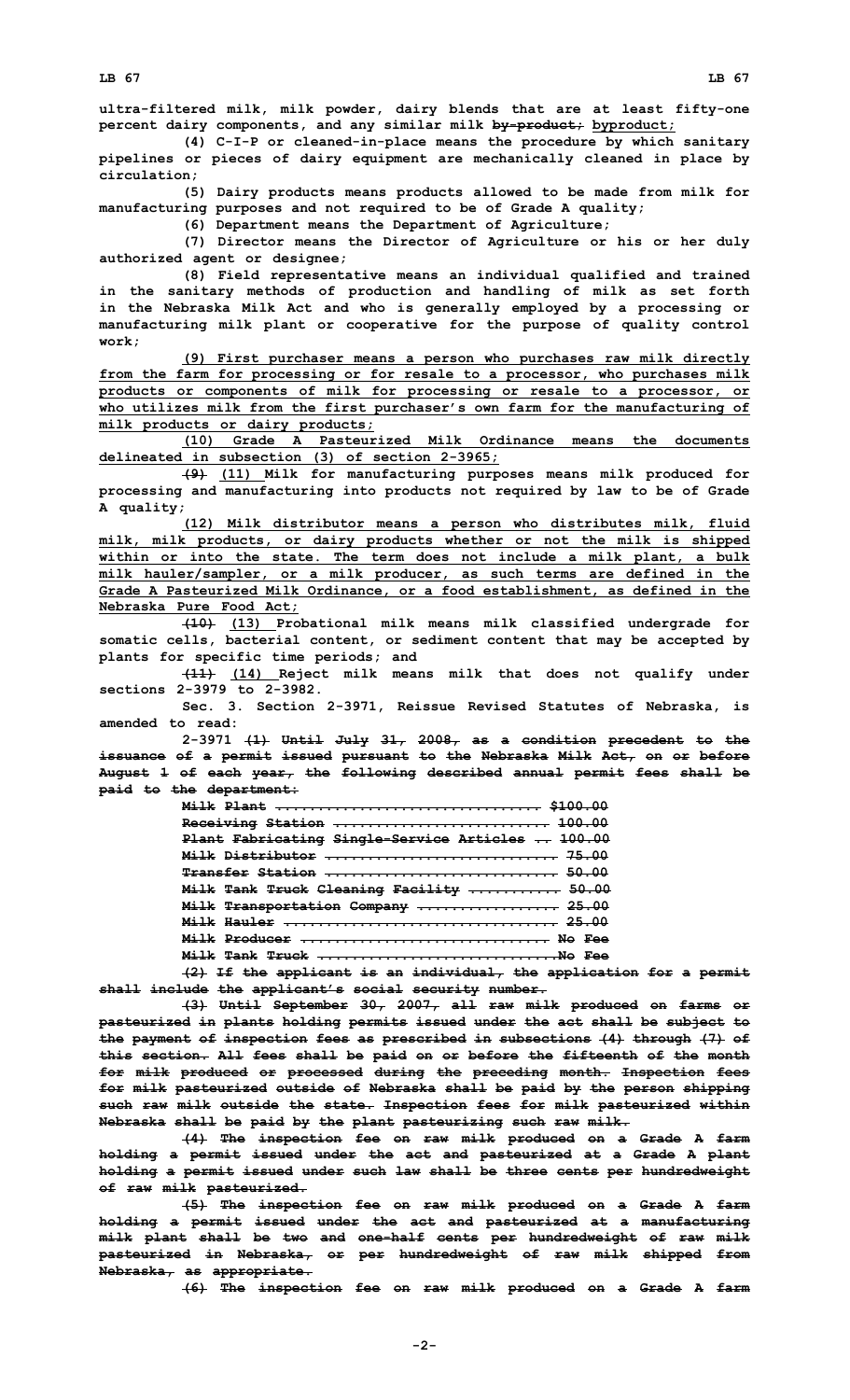**holding <sup>a</sup> permit issued under the act and pasteurized at <sup>a</sup> plant located outside of Nebraska shall be two and one-half cents per hundredweight of raw milk shipped from Nebraska. (7) The inspection fee on raw milk produced on <sup>a</sup> Grade <sup>A</sup> farm not holding <sup>a</sup> permit issued under the act and pasteurized at <sup>a</sup> Grade A plant holding <sup>a</sup> permit issued under such law shall be three-fourths of one cent per hundredweight of raw milk pasteurized. (8)(a) Beginning August 1, 2008, as (1)(a) As <sup>a</sup> condition precedent to the issuance of <sup>a</sup> permit pursuant to the Nebraska Milk Act, the annual permit fees shall be paid to the department on or before August 1 of each year as follows: (i) Milk Plant plant processing 100,000 or less pounds per month...\$100.00; (ii) Milk Plant plant processing 100,001 to 2,000,000 pounds per month...\$500.00; (iii) Milk Plant plant processing more than 2,000,000 pounds per month...\$1,000.00; (iv) Receiving Station station.........................\$200.00; (v) Plant Fabricating Single-Service Articles fabricating single-service articles..\$300.00; (vi) Milk Distributor distributor..........................\$150.00; (vii) Transfer Station station.........................\$100.00; (viii) Milk Tank Truck Cleaning Facility tank truck cleaning facility.......\$100.00; (ix) Bulk Milk Hauler/Sampler milk hauler/sampler...................\$25.00; (x) Field Representative representative........................\$25.00; and (xi) Grade <sup>A</sup> Milk Producer producer..............................No Fee; and.**

**(xii) Manufacturing milk producer........................No Fee.**

**(b) Beginning August 1, 2008, and on On or before each August 1 thereafter <sup>a</sup> Milk Transportation Company shall pay twenty-five dollars for each milk tank truck in service on July 1 of the current year, but in no case shall the fee be less than one hundred dollars.**

**(9)(a) Beginning October 1, 2007, all (2)(a) All milk or components of milk produced or processed in Nebraska and milk or components of milk shipped in for processing shall be subject to the payment of inspection fees as provided in this subsection.**

**(b) There shall be three categories of inspection fees as follows:**

**(i) The inspection fee for raw milk purchased directly off the farm by first purchasers shall have <sup>a</sup> maximum inspection fee of two and five-tenths cents per hundredweight for raw milk and shall be paid by first purchasers;**

**(ii) The inspection fee for milk processed by <sup>a</sup> milk plant shall be seventy-five percent of the fee paid by first purchasers and shall be paid by the milk plant; and**

**(iii) The inspection fee for components of milk processed shall be fifty percent of the fee paid by first purchasers and shall be paid by the milk plant.**

**(c) All fees shall be paid on or before the fifteenth last day of the month for milk or components of milk produced or processed during the preceding month. Any unpaid fee shall be increased one and one-half percent each month beginning with the day following the date the fee was due. Any remaining amount due, including any unpaid charges previously made pursuant to this section, shall be increased at the same rate on the corresponding day of each succeeding month until paid. The purpose of increasing the fees is to cover the administrative costs associated with collecting fees, and all money collected as increased fees shall be remitted to the State Treasurer for credit to the Pure Milk Cash Fund.**

**(d) The director may raise or lower the inspection fees each year, but the fees shall not exceed the maximum fees set out in subdivision (b) of this subsection. The director shall determine the fees based on the estimated annual revenue and fiscal year-end fund balance determined as follows:**

**(i) The estimated annual revenue shall not be greater than one hundred seven percent of the program cash fund appropriations allocated for the Nebraska Milk Act;**

**(ii) The estimated fiscal year-end cash fund balance shall not be greater than seventeen percent of the program cash fund appropriations allocated for the act; and**

**(iii) All fee increases or decreases shall be equally distributed between categories to maintain the percentages set forth in subdivision (b) of this subsection.**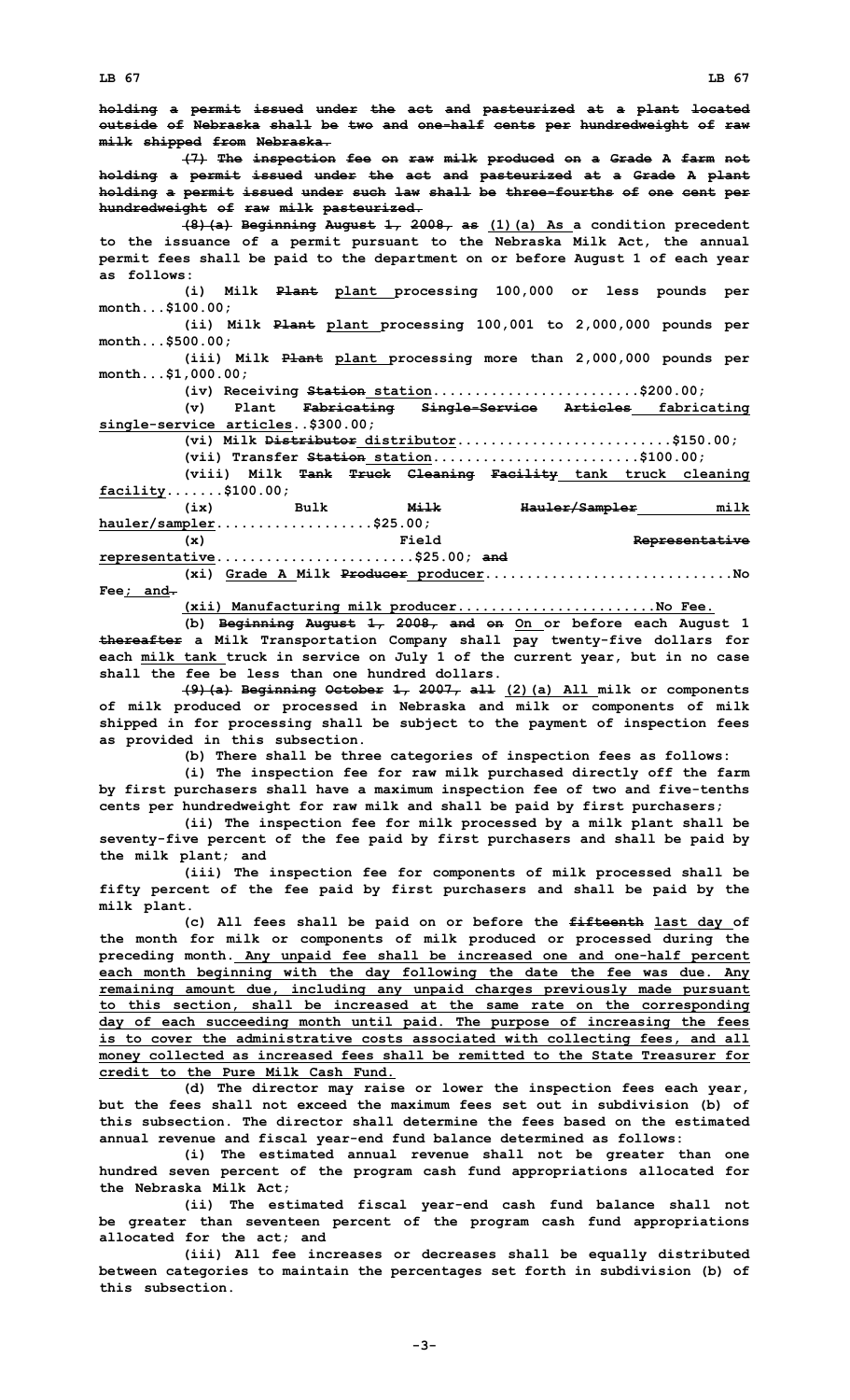**(10) (3) If any person required to have <sup>a</sup> permit pursuant to the act has been operating prior to applying for <sup>a</sup> permit, an additional fee of one hundred dollars shall be paid upon application.**

**Sec. 4. Section 2-3975, Reissue Revised Statutes of Nebraska, is amended to read:**

**2-3975 The director shall make and publish the results of periodic surveys of milksheds to determine the degree of compliance with the sanitary requirements for the production, processing, handling, distribution, sampling, and hauling of milk and milk products as provided in the Nebraska Milk Act. The director shall have the power to adopt and promulgate reasonable rules and regulations in accordance with the procedure defined in the Administrative Procedure Act for the interpretation and enforcement of this section. Such <sup>a</sup> survey or rating of <sup>a</sup> milkshed shall follow the procedures prescribed by the United States Department of Health and Human Services, United States Food and Drug Administration, in its documents, as delineated in section 2-3965, entitled Methods of Making Sanitation Ratings of Milk Supplies, 2005 Revision, Shippers and Procedures Governing the Cooperative State-Public Health Service/Food and Drug Administration Program for Certification of Interstate Milk Shippers, 2005 Revision. of the National Conference on Interstate Milk Shipments.**

**Sec. 5. Section 2-3976, Reissue Revised Statutes of Nebraska, is amended to read:**

**2-3976 All fees paid to the department in accordance with the Nebraska Milk Act shall be remitted to the State Treasurer for credit to the Pure Milk Cash Fund, which fund is hereby created. All money credited to the fund shall be appropriated to the uses of the department to aid in defraying the expenses of administering the act. Any money in the fund available for investment shall be invested by the state investment officer pursuant to the Nebraska Capital Expansion Act and the Nebraska State Funds Investment Act. Any money in the Manufacturing Milk Cash Fund on September 1, 2007, shall be transferred to the Pure Milk Cash Fund on such date.**

**Sec. 6. Section 2-3977, Reissue Revised Statutes of Nebraska, is amended to read:**

**2-3977 (1) Beginning August 1, 2008, milk Milk plants or any entity purchasing raw milk from producers holding <sup>a</sup> permit under the Nebraska Milk Act may employ, contract with, or otherwise provide for the services of <sup>a</sup> competent and qualified field representative who may:**

**(a) Inform new producers about the requirements of dairy farm sanitation and assist dairy producers with milk quality problems;**

**(b) Collect and submit samples at the request of the department; and**

**(c) Advise the department of any circumstances that could be of public health significance.**

**(2) An applicant for <sup>a</sup> field representative permit shall be trained in the sanitation practices for the sampling, care of samples, and milk hauling requirements of the Nebraska Milk Act. Prior to obtaining <sup>a</sup> field representative permit, the applicant shall take and pass an examination approved by the department and shall pay the permit fee set forth in section 2-3971. The permit shall expire on July 31 of the year following issuance.**

**Sec. 7. Section 2-3981, Reissue Revised Statutes of Nebraska, is amended to read:**

**2-3981 (1) All dairy plants using milk for manufacturing purposes shall run the quality tests set out in this section in <sup>a</sup> state-certified laboratory and report the results to the department upon request. The test methods shall be those stated in laboratory procedures.**

**(2) Milk for manufacturing purposes shall be classified for bacterial content by the standard plate count or plate loop count. Bacterial count limits of individual producer milk shall not exceed five hundred thousand per milliliter.**

**(3) Bacterial counts for milk for manufacturing purposes shall be run at least four times in six consecutive months at irregular intervals at times designated by the director on representative samples of each producer's milk. Whenever any two out of four consecutive bacterial counts exceed five hundred thousand per milliliter, the producer shall be sent <sup>a</sup> written notice by the department. Such notice shall be in effect so long as two of the last four consecutive samples exceed the limit of the standard set out in subdivision (1) subsection (2) of this section. <sup>A</sup> producer sample shall be taken between three and twenty-one days after the second excessive count. If that sample indicates an excessive bacterial count, the producer's milk shall be rejected until subsequent testing indicates <sup>a</sup> bacterial count of five hundred thousand per milliliter or less.**

**(4) All standards and procedures of the Grade <sup>A</sup> Pasteurized Milk Ordinance, 2005 Revision, relating to somatic cells shall apply to milk for**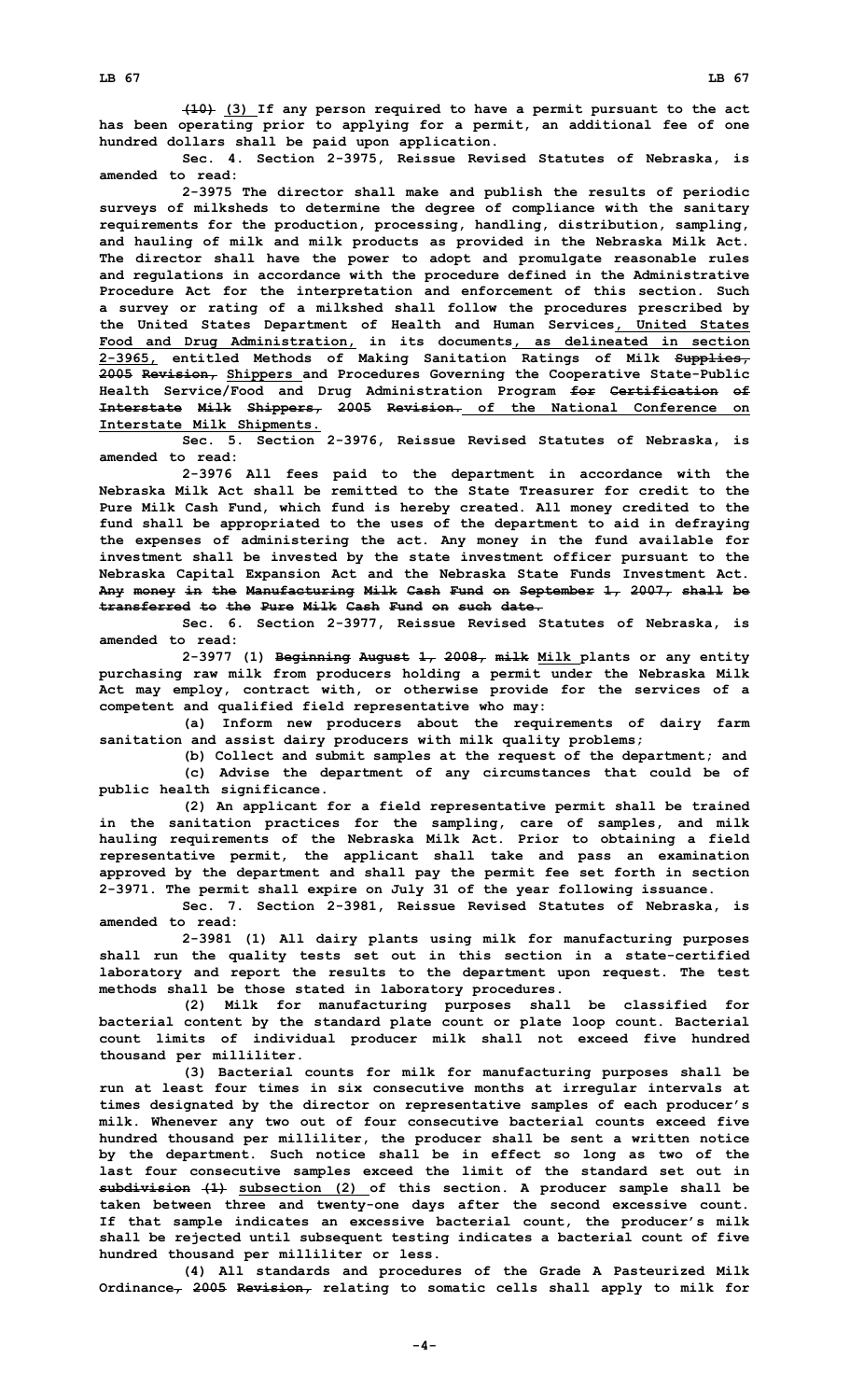**manufacturing purposes.**

**(5) The industry shall test all producer's milk and bulk milk pickup tankers for drug residues in accordance with Appendix N, Drug Residue Testing and Farm Surveillance, of the Grade A Pasteurized Milk Ordinance., 2005 Revision.**

**Sec. 8. Section 2-3982, Reissue Revised Statutes of Nebraska, is amended to read:**

**2-3982 (1) Milk for manufacturing purposes shall be classified for sediment content, regardless of the results of the appearance and odor examination described in section 2-3980, according to sediment standards as follows:**

**(a) No. 1: Acceptable, not to exceed fifty-hundredths milligrams or its equivalent;**

**(b) No. 2: Acceptable, not to exceed one and fifty-hundredths milligrams or its equivalent;**

**(c) No. 3: Probational, not over ten days, not to exceed two and fifty-hundredths milligrams or its equivalent; and**

**(d) No. 4: Reject, over two and fifty-hundredths milligrams or its equivalent.**

**(2) Methods for determining the sediment content of the milk of individual producers shall be the methods described in 7 C.F.R. 58.134, as such section existed on July 1, 2006. 2011.**

**(3) Sediment testing shall be performed at least four times every six months at irregular intervals as designated by the director.**

**(4) If the sediment disc is classified as No. 1, No. 2, or No. 3, the producer's milk may be accepted. If the sediment disc is classified as No. 4, the milk shall be rejected. <sup>A</sup> producer's milk that is classified as No. 3 may be accepted for <sup>a</sup> period not to exceed ten calendar days. If at the end of ten days the producer's milk does not meet acceptable sediment classification No. 1 or No. 2, it shall be rejected from the market. If the sediment disc is classified as No. 4, the milk shall be rejected and no further shipments accepted unless the milk meets the requirements of No. 3 or better.**

**Sec. 9. <sup>A</sup> facility producing milk for manufacturing purposes in existence prior to July 1, 2013, which does not meet all of the requirements of the Grade A Pasteurized Milk Ordinance shall be acceptable for use only if it meets the requirements of sections 2-3983 to 2-3989. After July 1, 2013, all new facilities that produce milk and facilities that produce milk that are under new ownership shall be required to meet the requirements of the Grade A Pasteurized Milk Ordinance.**

**Sec. 10. Section 2-3986, Reissue Revised Statutes of Nebraska, is amended to read:**

**2-3986 Milk for manufacturing purposes in farm bulk tanks shall be cooled to forty degrees Fahrenheit or lower within two hours after milking and maintained at fifty degrees Fahrenheit or lower until transferred to the transport tank. Milk offered for sale for manufacturing purposes shall be in <sup>a</sup> farm bulk tank that meets all 3-A sanitary standards. Sanitary Standards.**

**Sec. 11. Section 2-3988, Reissue Revised Statutes of Nebraska, is amended to read:**

**2-3988 At <sup>a</sup> facility producing milk for manufacturing purposes, utensils, milk cans, milking machines, including pipeline systems, and other equipment used in the handling of milk shall be maintained in good condition, shall be free from rust, open seams, milkstone, or any unsanitary condition, and shall be washed, rinsed, and drained after each milking, stored in suitable facilities, and sanitized immediately before use. New or replacement can lids shall be umbrella type. All new utensils, new farm bulk tanks, and equipment shall meet 3-A sanitary standards Sanitary Standards and comply with applicable rules and regulations of the department. Equipment manufactured in conformity with 3-A Sanitary Standards complies with the sanitary design and construction standards of the Nebraska Milk Act.**

**Sec. 12. Section 2-3989, Reissue Revised Statutes of Nebraska, is amended to read:**

**2-3989 The water supply at <sup>a</sup> facility producing milk for manufacturing purposes shall be safe, clean, and ample for the cleaning of dairy utensils and equipment. The water supply shall meet the bacteriological standards established by the Department of Health and Human Services at all times. Water samples shall be taken, analyzed, and found to be in compliance with the requirements of the Nebraska Milk Act prior to the issuance of <sup>a</sup> permit to the producer and whenever any major change to the well or water source occurs. Wells or water sources which do not meet the construction standards of the Department of Health and Human Services shall be tested annually, and wells or water sources which do meet the construction standards of the Department of Health and Human Services shall be tested every three**